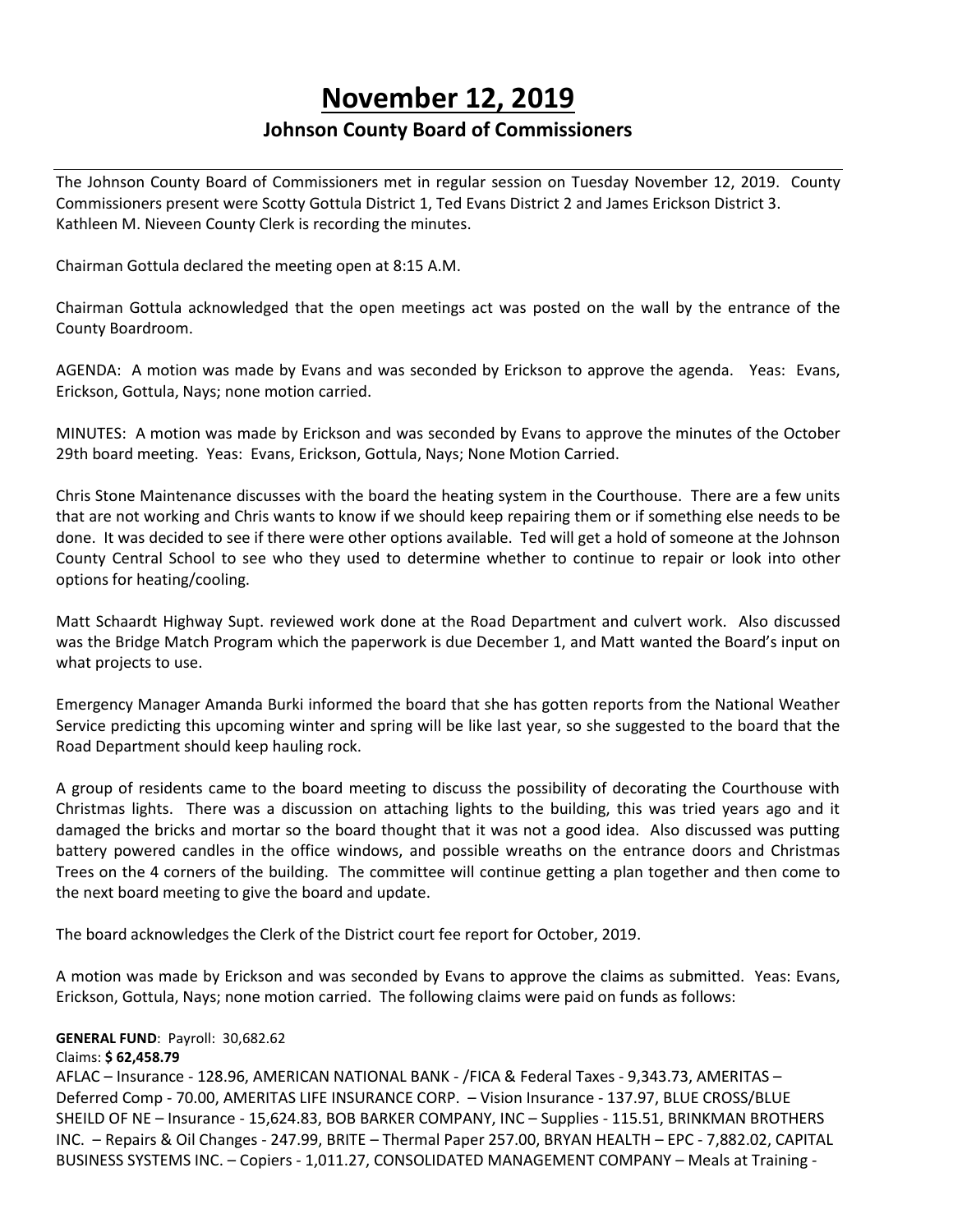129.85, DAS STATE ACCTING - CENTRAL FINANCE – Support, Lease & VPN - 100.64, EAKES OFFICE SOLUTIONS – Supplies - 1,518.48, FANKHAUSER,NELSEN,& WERTS – Public Defender Oct & Nov - 7,500.00, GC SERVICES LP – 68.25, GRAHAM TIRE – Tires - 624.16, HASSELBALCH PHARMACY – Inmate Meds - 178.79, JOHNSON COUNTY HOSPITAL – Supplies - 13.08, J0HNSON COUNTY PETTY CASH FUND – Paper Service & Black Hills Energy - 400.20, JOHNSON COUNTY SHERIFF PETTY CASH FUND – Envelopes - 8.59, JOHNSON COUNTY SHERIFF DEPT – Paper Service – 83.18, LANCASTER COUNTY SHERIFF Paper Service - 84.05, LIBERTY NATIONAL LIFE INSURANCE CO-Life Insurance - 206.06, LYNN LYON – Flash Drives - 25.00, M & M SUPPLY COMPANY – Tires/Repairs - 297.92, MICROFILM IMAGING SYSTEMS – Scanner Rental - 40.00, MIPS INC. – Support, Email, Scanner Rental - 1,016.24, MORRISSEY,MORRISSEY,DALLUGE – Website Maintenance - 125.00, NACO – Donation - 125.00, NAVIENT CREDIT FINANCE CORPORATION - 305.25, NEBRASKA DEPT. OF REVENUE – State Taxes - 1,288.14, NEBRASKA PUBLIC EMPLOYEES RETIREMENT SYSTEM – Missed Contribution - 35.44, NEBRASKA SHERIFFS ASSOCIATION – 5 Memberships - 180.00 NESTOR & MERCURE ATTORNEYS – Attorney Fees - 747.00, OTOE COUNTY SHERIFF – Paper Service - 18.50, PARAMOUNT LINEN & UNIFORM – Rugs - 15.72, PEPPERHILL VETERINARY SERVICES - Nora Boarding - 159.80, QUILL CORP. – Supplies - 104.55,RETIREMENT PLANS DIV OF AMERITAS – Retirement - 4,938.69, RICHARDSON COUNTY CLERK – Drug Court Budget - 4,921.95 SCOTTY'S GROCERY – Inmate Meals - 800.00, SE DISTRICT COUNTY OFFICIALS ASSOC. – Registration - 150.00, SECRETARY OF STATE/ELECTION DIVIS. – Voter Cards - 10.00, RICHARD R SMITH, ATTORNEY AT LAW – Utilities, Supplies & Dues - 376.35,TECUMSEH CENTRAL MARKET – Supplies - 30.87, TECUMSEH CHIEFTAIN – Publications – 238.22, TECUMSEH FIRE PROTECTION DISTRICT EM Rent& Utilities - 600.00, TIME WARNER CABLE – HD Converter - 8.76, US BANK CORPORATE PAYMENT SYSTEMS Supplies - 165.78

#### **ROAD FUND**: Payroll: 14118.99

#### Claims**: \$ 98,580.59**

AFLAC – Insurance - 30.16, AMERICAN NATIONAL BANK – FICA & Federal Taxes - 4,229.32, AMERITAS LIFE INSURANCE CORP. Vision Insurance - 31.92, BLUE CROSS/BLUE SHEILD OF NE – Insurance - 9,629.64, CARD SERVICES – Supplies - 321.49,DIVERSIFIED DRUG TESTING, LLC – Membership - 50.00, EGGERS BROTHERS INC. – Parts - 1,889.56, FRONTIER COOPERATVIE Wheat Seed - 105.00, G & G OIL – October Fuel & Parts – 13129.56, J0HNSON COUNTY PETTY CASH FUND – Black Hills - 81.26,KERNER TRUE VALUE – Supplies - 43.02, M & M SUPPLY COMPANY – Tires/Repairs - 5,207.94, MARTIN MARIETTA MATERIALS Rock - 5,307.84, MELLAGE TRUCK & TRACTOR – Parts - 600.65, MIDWEST SERVICE & SALES CO – Blades & Signs - 397.80, SID'S AUTO PARTS – Parts - 279.20, NEBRASKA DEPT. OF REVENUE – State Taxes - 587.30, PARAMOUNT LINEN & UNIFORM – Rugs - 27.44, POWERPLAN – Parts - 1,430.07, RDO TRUCK CENTER COMPANY - Parts - 105.60, RETIREMENT PLANS DIV OF AMERITAS Retirement – 2,257.57, SAPP BROTHERS PETROLEUM - Oil - 2,411.43, SE DISTRICT COUNTY OFFICIALS ASSOC. – Registration - 30.00, T. O. HAAS TIRE – Tires/Repairs - 849.16, TIM SISCO CONSTRUCTION LLC – Contracted Project - 45,377.50, TURNBULL AG TIRES – Tires/Repairs - 3,490.00, VILLAGE OF STERLING – Utilities - 12.00, WASHINGTON NATIONAL INS COMPANY – Insurance - 9.25, WICK'S STERLING TRUCKS, INC – Parts - 658.91

#### **RECORD PRESERVATION FUND**:

Claims: **\$125.12**

MIPS INC. – Register of Deeds - 125.12

## **INHERITANCE TAX FUND:**

## Claims: **\$10,878.00**

SMITH SCHAFER DAVIS GAERTIG, LLC – Attorney Fees Ramos - 10,878.00

## **AMBULANCE SERVICE FUND:**

## Claims: **\$216.57**

JET STOP INC – Fuel - 73.02, JOHNSON COUNTY HOSPITAL – Supplies - 7.92, MATHESON TRI-GAS INC – Supplies - 135.63

The Johnson County Board of Commissioners adjourned the meeting at 9:20 A.M. The board will meet again in regular session on Tuesday November 26, 2019 8:15 A.M. All board meetings are open to the public; the agenda is being kept current and available at the County Clerk's Office.